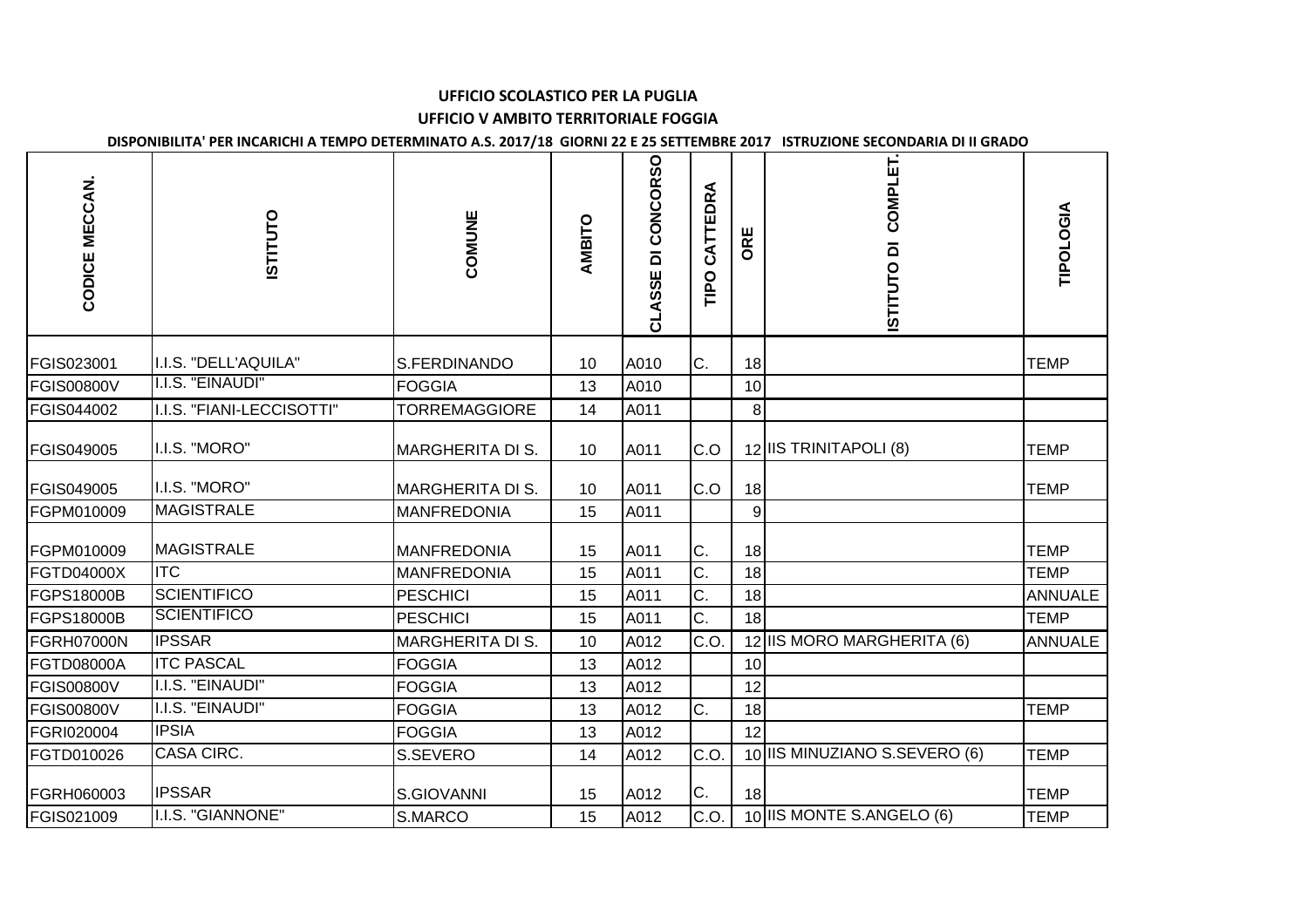| CODICE MECCAN.    | <b>ISTITUTO</b>           | COMUNE                  | AMBITO | CLASSE DI CONCORSO | CATTEDRA<br>TIPO | ORE   | COMPLET.<br>ISTITUTO DI | TIPOLOGIA      |
|-------------------|---------------------------|-------------------------|--------|--------------------|------------------|-------|-------------------------|----------------|
| FGTD004517        | <b>ITC SER.</b>           | <b>VIESTE</b>           | 15     | A012               |                  | 10    |                         |                |
| <b>FGIS01100P</b> | <b>IIS "PAVONCELLI"</b>   | <b>CERIGNOLA</b>        | 16     | A012               | C.               | 18    |                         | <b>TEMP</b>    |
| FGRH010002        | <b>IPSSAR</b>             | <b>VIESTE</b>           | 15     | A012               | C.O              |       | 14 ITT PESCHCI (4)      | <b>TEMP</b>    |
| <b>FGIS03800P</b> | I.I.S. "LANZA-PERUGINI"   | <b>FOGGIA</b>           | 13     | A013               |                  | 9     |                         |                |
| FGIS021009        | I.I.S. "GIANNONE"         | S.MARCO                 | 15     | A013               | C.               | 18    |                         | <b>TEMP</b>    |
| FGPC14000T        | <b>SCIENTIFICO</b>        | CARPINO                 | 15     | A013               |                  | $9\,$ |                         |                |
| FGIS007003        | I.I.S. "DE ROGATIS-FIOR." | SANNICANDRO             | 14     | A014               |                  | 15    |                         |                |
| FGPM010009        | <b>MAGISTRALE</b>         | <b>MANFREDONIA</b>      | 15     | A014               |                  | 9     |                         |                |
| FGIS001004        | I.I.S. "GIORDANI"         | MONTE S.A.              |        | A018               |                  | 18    |                         | <b>TEMP</b>    |
| <b>FGIS00800V</b> | I.I.S. "EINAUDI"          | <b>FOGGIA</b>           | 13     | A018               |                  | 14    |                         |                |
| <b>FGIS04600N</b> | I.I.S. "OLIVETTI"         | <b>ORTANOVA</b>         | 16     | A018               | C.               | 18    |                         | <b>TEMP</b>    |
| FGPS18000B        | <b>SCIENTIFICO</b>        | <b>PESCHICI</b>         | 15     | A019               | C.O              |       | 15 IIS VICO $(3)$       | <b>TEMP</b>    |
| FGPS010008        | <b>SCIENTIFICO VOLTA</b>  | <b>FOGGIA</b>           | 13     | A019               |                  | 9     |                         |                |
| FGRH07000N        | <b>IPSSAR</b>             | <b>MARGHERITA DI S.</b> | 10     | A020               | C.O.             |       | 14 IIS S.FERDINANDO (4) | <b>ANNUALE</b> |
| FGIS036003        | I.I.S. "DI MAGGIO"        | S.GIOVANNI              | 15     | A020               | C.O.             |       | 14 IPSSAR VIESTE (4)    | <b>TEMP</b>    |
| FGIS048009        | I.I.S. "RIGHI"            | <b>CERIGNOLA</b>        | 16     | A020               |                  | 9     |                         |                |
| <b>FGIS01100P</b> | I.I.S. "PAVONCELLI"       | <b>CERIGNOLA</b>        | 16     | A020               | C.               | 18    |                         | <b>ANNUALE</b> |
| <b>FGIS04600N</b> | I.I.S. "OLIVETTI"         | <b>ORTANOVA</b>         | 16     | A020               |                  | 8     |                         |                |
| <b>FGRH07000N</b> | <b>IPSSAR</b>             | <b>MARGHERITA DI S.</b> | 10     | A026               | C.               | 18    |                         | <b>TEMP</b>    |
| <b>FGRH07000N</b> | <b>IPSSAR</b>             | <b>MARGHERITA DI S.</b> | 10     | A026               | C.               | 18    |                         | <b>TEMP</b>    |
| FGRH07000N        | <b>IPSSAR</b>             | <b>MARGHERITA DI S.</b> | 10     | A026               | C.               | 18    |                         | <b>TEMP</b>    |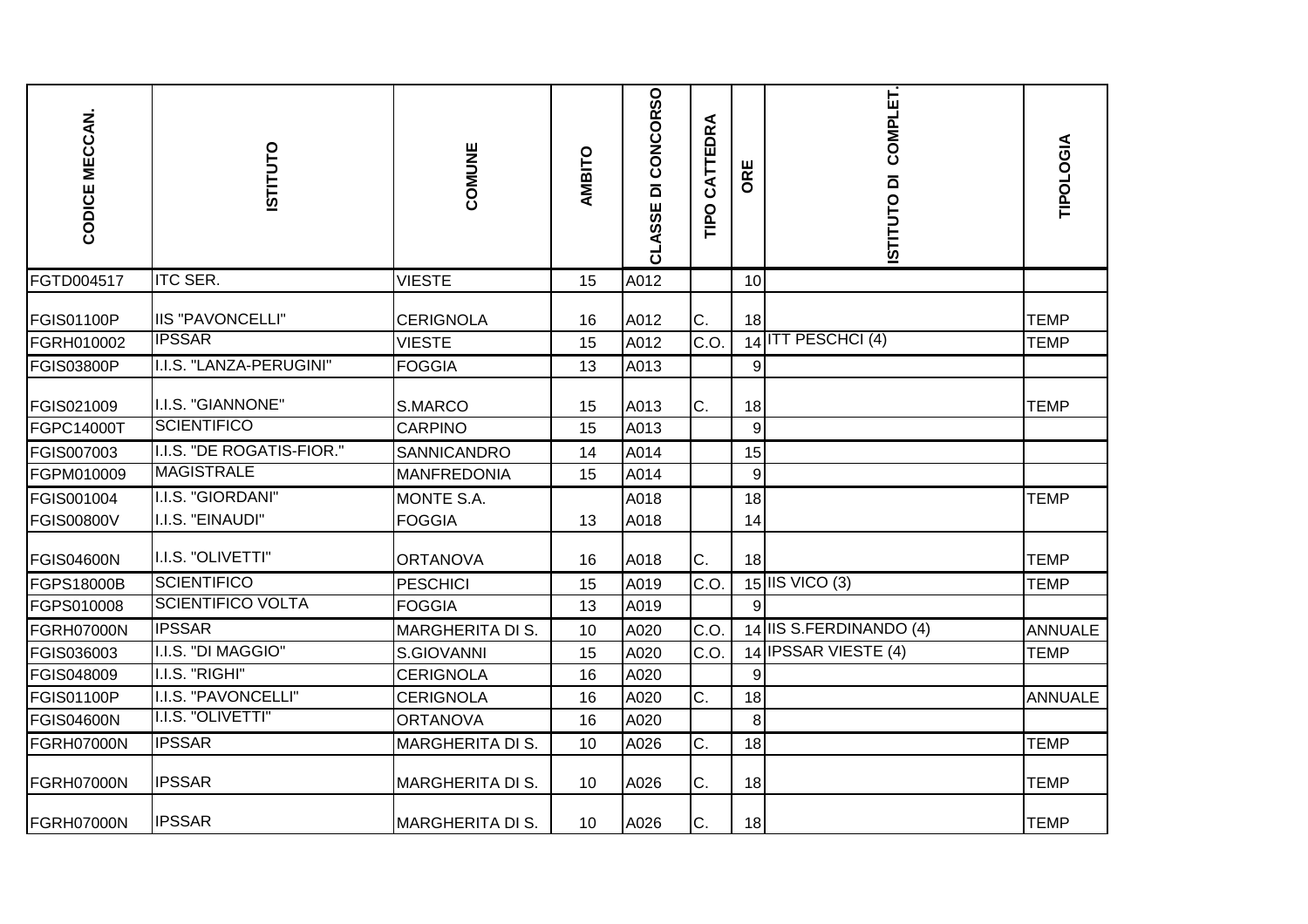| CODICE MECCAN.    | <b>ISTITUTO</b>               | COMUNE                  | AMBITO | CLASSE DI CONCORSO | CATTEDRA<br><b>Dall</b> | ORE            | COMPLET.<br>ISTITUTO DI         | TIPOLOGIA   |
|-------------------|-------------------------------|-------------------------|--------|--------------------|-------------------------|----------------|---------------------------------|-------------|
| <b>FGIS02600C</b> | I.I.S. "STAFFA"               | <b>TRINITAPOLI</b>      | 10     | A026               | C.O.                    |                | 16 IPSSAR MARGHERITA (2)        | <b>TEMP</b> |
| FGIS007003        | I.I.S. "DE ROGATIS-FIOR."     | SANNICANDRO             | 14     | A026               | C.                      | 18             |                                 | <b>TEMP</b> |
| <b>FGIS03700V</b> | I.I.S. "MIN.-DI SAN.-ALB."    | S.SEVERO                | 14     | A026               |                         | $\overline{7}$ |                                 |             |
| FGRH060003        | <b>IPSSAR</b>                 | S.GIOVANNI              | 15     | A026               | C.                      | 18             |                                 | <b>TEMP</b> |
| FGIS01100P        | I.I.S. "PAVONCELLI"           | <b>CERIGNOLA</b>        | 16     | A026               |                         | 11             |                                 |             |
| FGIS01100P        | I.I.S. "PAVONCELLI"           | <b>CERIGNOLA</b>        | 16     | A026               | C.                      | 18             |                                 | <b>TEMP</b> |
| <b>FGIS03900E</b> | I.I.S. "BONGHI-ROSMINI"       | LUCERA                  | 14     | A027               |                         | 13             |                                 |             |
| <b>FGIS03700V</b> | I.I.S. "MIN.-DI SAN.-ALB."    | S.SEVERO                | 14     | A027               | C.                      | 18             |                                 | <b>TEMP</b> |
| FGPC14000T        | <b>SCIENTIFICO</b>            | <b>CARPINO</b>          | 15     | A027               | C.O                     |                | 16 IIS VICO (2)                 | <b>TEMP</b> |
| <b>FGIS04700D</b> | I.I.S. "ZINGARELLI"           | <b>CERIGNOLA</b>        | 16     | A027               |                         | 9              |                                 |             |
| FGIS04700D        | I.I.S. "ZINGARELLI"           | <b>CERIGNOLA</b>        | 16     | A027               | C.                      | 18             |                                 | <b>TEMP</b> |
| <b>FGIS04700D</b> | I.I.S. "ZINGARELLI"           | <b>CERIGNOLA</b>        | 16     | A027               | Ċ.                      | 18             |                                 | <b>TEMP</b> |
| <b>FGIS04700D</b> | I.I.S. "ZINGARELLI"           | <b>CERIGNOLA</b>        | 16     | A027               | C.                      | 18             |                                 | <b>TEMP</b> |
| <b>FGPS08000E</b> | <b>SCIENTIFICO</b>            | <b>CERIGNOLA</b>        | 16     | A027               | C.O.                    |                | 15 IIS ZINGARELLI CERIGNOLA (4) | <b>TEMP</b> |
| FGTD02000P        | <b>ITC</b>                    | <b>CERIGNOLA</b>        | 16     | A027               | C.O.                    |                | 12 IIS PAVONCELLI CERIGNOLA (6) | <b>TEMP</b> |
| <b>FGIS02600C</b> | I.I.S. "STAFFA"               | <b>TRINITAPOLI</b>      | 10     | A027               |                         | 9              |                                 |             |
| <b>FGRH06050C</b> | <b>IPSSAR SER.</b>            | S.GIOVANNI              | 15     | A031               |                         | 8              |                                 |             |
| FGRH010002        | <b>IPSSAR</b>                 | <b>VIESTE</b>           | 15     | A031               | C.                      | 18             |                                 | <b>TEMP</b> |
| FGRH07000N        | <b>IPSSAR</b>                 | <b>MARGHERITA DI S.</b> | 10     | A031               | $\overline{C}$ .        | 18             |                                 | <b>TEMP</b> |
| <b>FGIS01100P</b> | <b>I.I.S. "PAVONCELLI"</b>    | <b>CERIGNOLA</b>        | 16     | A031               |                         | 8              |                                 |             |
| <b>FGTF13000C</b> | <b>ITIS ALTAMURA-DA VINCI</b> | <b>FOGGIA</b>           | 13     | A033               |                         | 16             |                                 |             |
| FGIS048009        | I.I.S. "RIGHI"                | <b>CERIGNOLA</b>        | 16     | A037               | C.O.                    |                | 11 ITC CERIGNOLA (9)            | <b>TEMP</b> |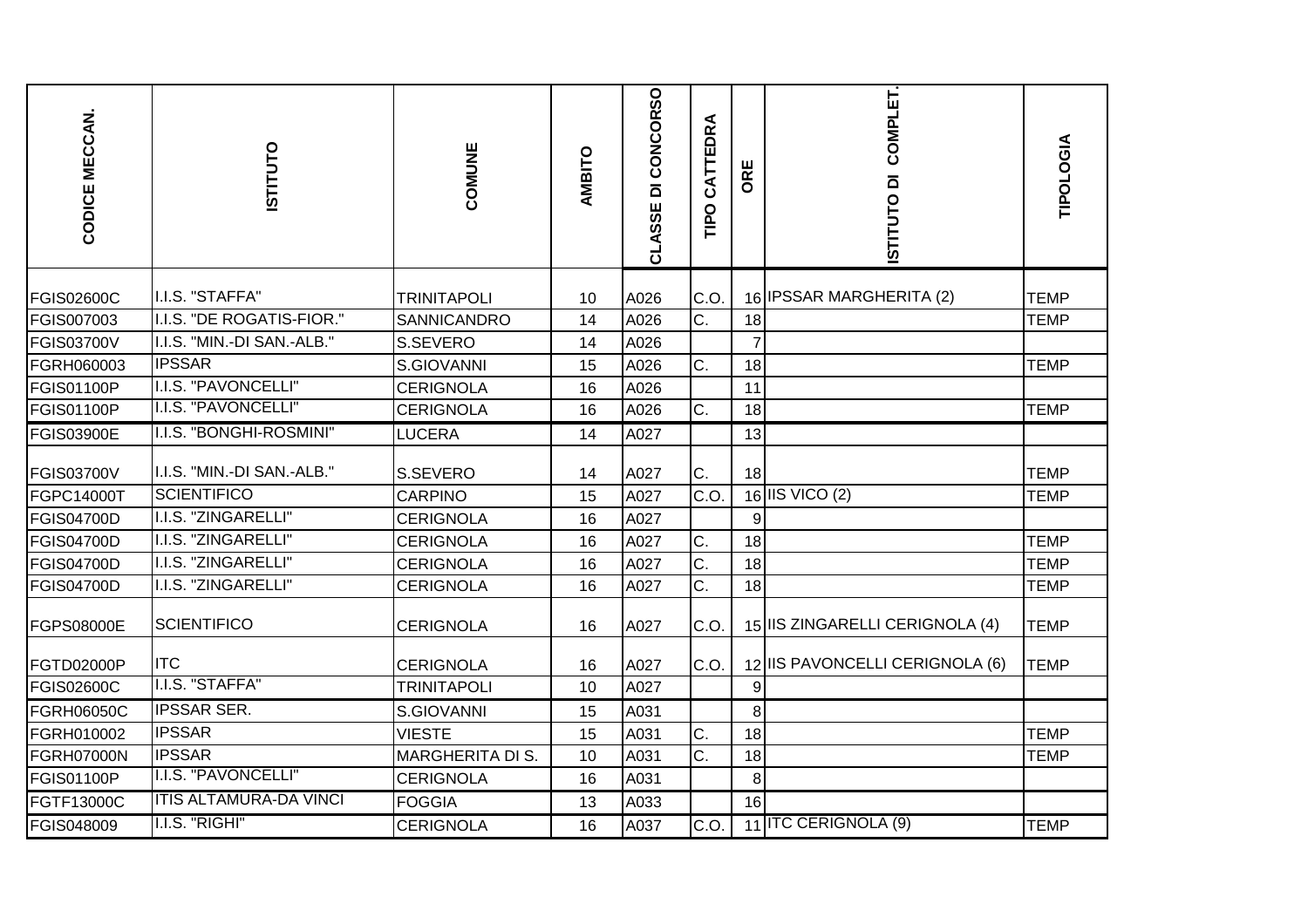| CODICE MECCAN.    | <b>STITUTO</b>                | COMUNE                  | AMBITO | <b>CONCORSO</b><br>CLASSE DI | CATTEDRA<br><b>Ddll</b> | ORE              | COMPLET<br>ISTITUTO DI                                      | TIPOLOGIA      |
|-------------------|-------------------------------|-------------------------|--------|------------------------------|-------------------------|------------------|-------------------------------------------------------------|----------------|
| FGIS023001        | I.I.S. "DELL'AQUILA"          | S.FERDINANDO            | 10     | A041                         | C.O.                    |                  | 13 IIS. MORO MARGHERITA DI S. (5)                           | <b>TEMP</b>    |
| FGTD010004        | <b>ITC</b>                    | S.SEVERO                | 14     | A041                         |                         | 8                |                                                             |                |
| <b>FGTD02000P</b> | <b>ITC</b>                    | <b>CERIGNOLA</b>        | 16     | A041                         | C.                      | 18               |                                                             | <b>TEMP</b>    |
| FGTD02000P        | <b>ITC</b>                    | <b>CERIGNOLA</b>        | 16     | A041                         | $\overline{C}$ .        | 18               |                                                             | <b>TEMP</b>    |
| FGIS048009        | I.I.S. "RIGHI"                | <b>CERIGNOLA</b>        | 16     | A041                         | C.                      | 18               |                                                             | <b>TEMP</b>    |
| FGTF048517        | <b>ITIS SER.</b>              | <b>CERIGNOLA</b>        | 16     | A041                         |                         | 8                |                                                             |                |
| FGTF048517        | <b>ITIS SER.</b>              | <b>CERIGNOLA</b>        | 16     | A041                         | C.O.                    |                  | IIIS RIGHI CERIGNOLA (4)+IIS<br>11 PAVONCELLI CERIGNOLA (5) | <b>ANNUALE</b> |
| FGTF13000C        | <b>ITIS ALTAMURA-DA VINCI</b> | <b>FOGGIA</b>           | 13     | A042                         |                         | 9                |                                                             |                |
| <b>FGIS01300A</b> | $1.1.$ S.                     | <b>RODI GARGANICO</b>   | 15     | A042                         |                         | 9                |                                                             |                |
| FGRH07000N        | <b>IPSSAR</b>                 | <b>MARGHERITA DI S.</b> | 10     | A045                         | C.O.                    |                  | 11 IS TRINITAPOLI (7)                                       | <b>TEMP</b>    |
| <b>FGRH07000N</b> | <b>IPSSAR</b>                 | <b>MARGHERITA DI S.</b> | 10     | A045                         | C.                      | 18               |                                                             | <b>TEMP</b>    |
| FGIS023001        | I.I.S. "DELL'AQUILA"          | S.FERDINANDO            | 10     | A045                         | C.                      | 18               |                                                             | <b>TEMP</b>    |
| FGIS001004        | I.I.S. "GIORDANI"             | MONTE S.A.              | 15     | A045                         |                         | 13               |                                                             |                |
| <b>FGIS00400G</b> | I.I.S. "FAZZINI-GIULIANI"     | <b>VIESTE</b>           | 15     | A045                         | C.O.                    |                  | 9 IIS RODI GARGANICO (9)                                    | <b>TEMP</b>    |
| FGIS048009        | I.I.S. "RIGHI"                | <b>CERIGNOLA</b>        | 16     | A045                         |                         | 9                |                                                             |                |
| FGIS023001        | I.I.S. "DELL'AQUILA"          | S.FERDINANDO            | 10     | A046                         | C.                      | 18               |                                                             | <b>TEMP</b>    |
| FGIS023001        | I.I.S. "DELL'AQUILA"          | S.FERDINANDO            | 10     | A046                         | C.                      | 18               |                                                             | <b>TEMP</b>    |
| FGIS023001        | I.I.S. "DELL'AQUILA"          | S.FERDINANDO            | 10     | A046                         |                         | $\boldsymbol{9}$ |                                                             |                |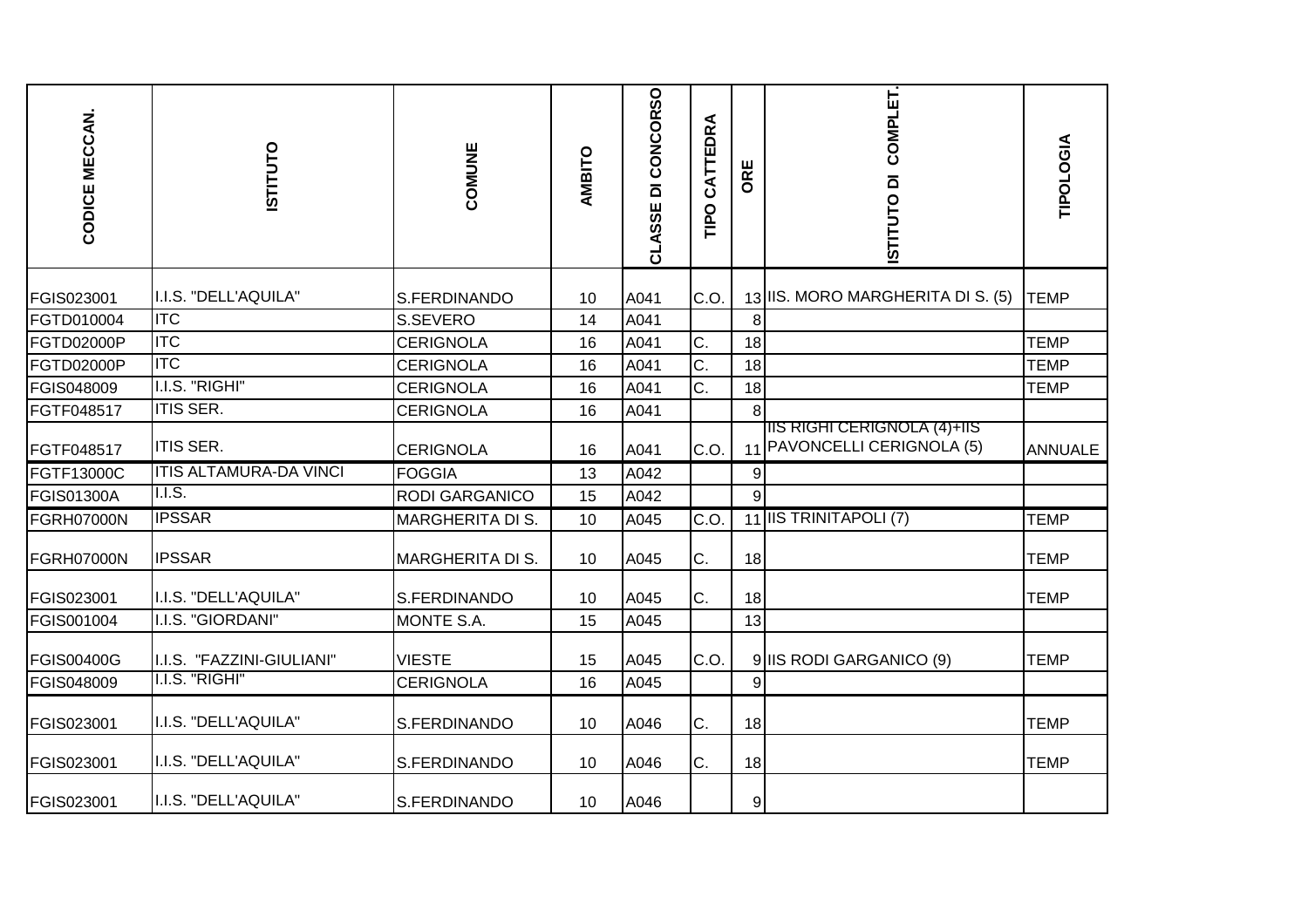| CODICE MECCAN.    | <b>STITUTO</b>              | COMUNE                  | AMBITO | CLASSE DI CONCORSO | CATTEDRA<br><b>Ddll</b> | ORE | COMPLET.<br>ISTITUTO DI            | <b>TIPOLOGIA</b> |
|-------------------|-----------------------------|-------------------------|--------|--------------------|-------------------------|-----|------------------------------------|------------------|
| <b>FGIS01700N</b> | I.I.S. "ROTUNDI-FERMI"      | <b>MANFREDONIA</b>      | 15     | A046               | C.                      | 18  |                                    | <b>TEMP</b>      |
| FGRI020004        | <b>IPSIA</b>                | <b>FOGGIA</b>           | 13     | A046               | C.                      | 18  |                                    | <b>TEMP</b>      |
| <b>FGIS04600N</b> | I.I.S. "OLIVETTI"           | <b>ORTANOVA</b>         | 16     | A046               | C.O.                    |     | 14 ITC CERIGNOLA (4)               | <b>TEMP</b>      |
| FGIS023001        | I.I.S. "DELL'AQUILA"        | S.FERDINANDO            | 10     | A047               | C.                      | 18  |                                    | <b>TEMP</b>      |
| FGTD02351L        | <b>ITC SER.</b>             | S.FERDINANDO            | 10     | A047               |                         | 9   |                                    |                  |
| <b>FGRH07000N</b> | <b>IPSSAR</b>               | MARGHERITA DI S.        | 10     | A048               | C.                      | 18  |                                    | <b>TEMP</b>      |
| <b>FGIS01100P</b> | I.I.S. "PAVONCELLI"         | <b>CERIGNOLA</b>        | 16     | A048               | C.O.                    |     | 12 ITC CERIGNOLA (6)               | <b>TEMP</b>      |
| <b>FGIS01300A</b> | <b>I.I.S.</b>               | <b>RODI GARGANICO</b>   | 15     | A048               | С.                      | 18  |                                    | <b>TEMP</b>      |
| FGPM05000Q        | MAGISTRALE                  | S.GIOVANNI              | 15     | A048               | C.O.                    |     | 16 IIS. FERMI MANFREDONIA (2)      | <b>TEMP</b>      |
| FGRH060003        | <b>IPSSAR</b>               | S.GIOVANNI              | 15     | A048               | C.                      | 18  |                                    | <b>TEMP</b>      |
| FGRH010002        | <b>IPSSAR</b>               | <b>VIESTE</b>           | 15     | A048               | $\overline{C}$ .        | 18  |                                    | <b>TEMP</b>      |
| <b>FGIS049005</b> | I.I.S. "MORO"               | <b>MARGHERITA DI S.</b> | 10     | A050               | C.O.                    |     | 10 IPSSAR MARGHERITA (8)           | <b>TEMP</b>      |
| <b>FGIS03800P</b> | I.I.S. "LANZA-PERUGINI"     | <b>FOGGIA</b>           | 13     | A050               | C.                      | 18  |                                    | <b>TEMP</b>      |
| FGIS043006        | I.I.S. "CONV.NAZ.LE BONGHI" | <b>LUCERA</b>           | 14     | A050               | C.O.                    |     | 16 ITC LUCERA (2)                  | <b>ANNUALE</b>   |
| <b>FGIS02900X</b> | I.I.S. "PESTALOZZI"         | S.SEVERO                | 14     | A050               | C.O.                    |     | 13 IIS SANNICANDRO (5)             | <b>TEMP</b>      |
| <b>FGIS01300A</b> | <b>I.I.S.</b>               | <b>RODI GARGANICO</b>   | 15     | A050               |                         | 7   |                                    |                  |
| <b>FGRH060003</b> | <b>IPSSAR</b>               | S.GIOVANNI              | 15     | A050               | C.O.                    |     | 12 IIS FAZZINI GIULIANI VIESTE (6) | <b>ANNUALE</b>   |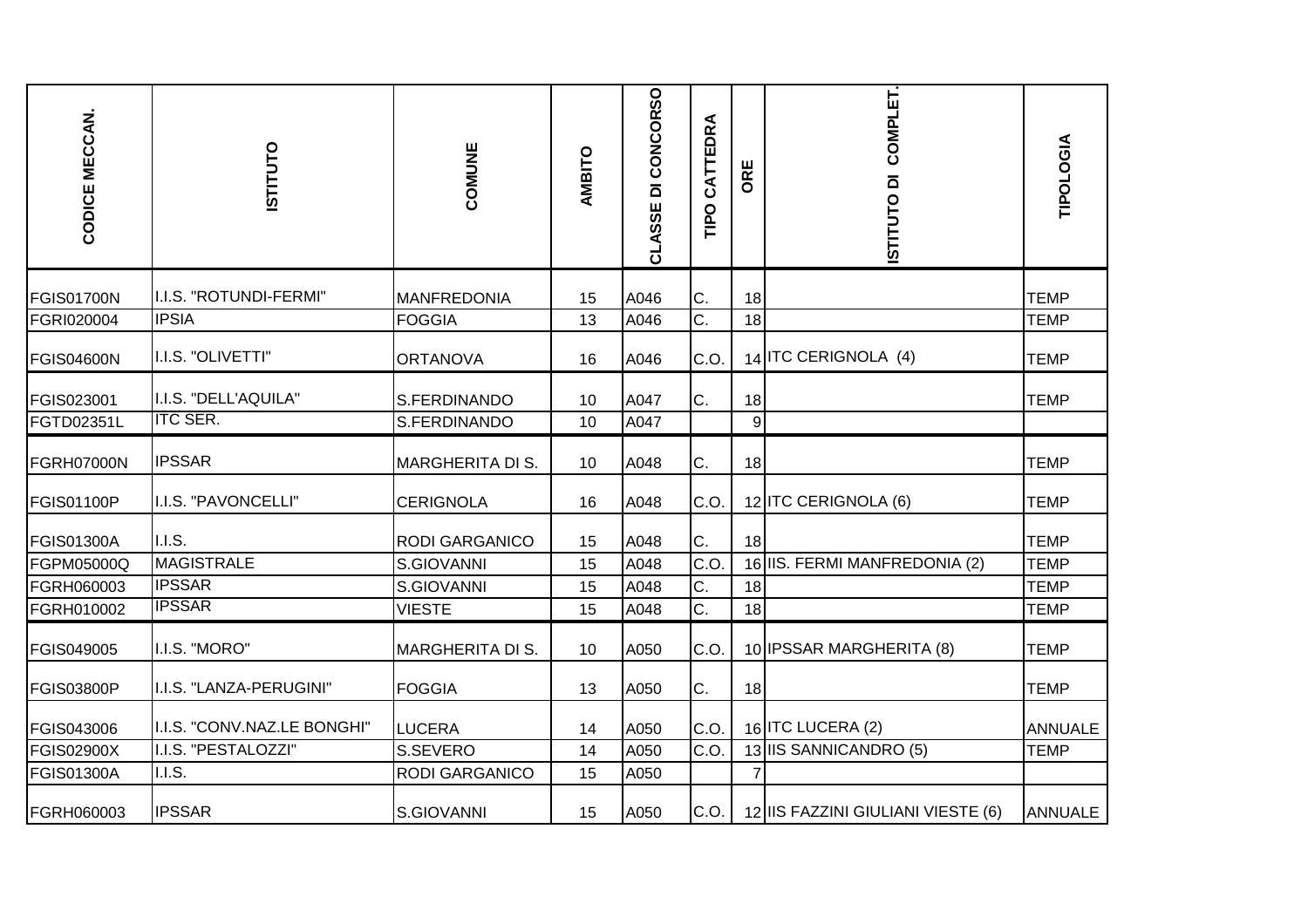| CODICE MECCAN.    | <b>ISTITUTO</b>             | COMUNE                  | AMBITO | CLASSE DI CONCORSO | CATTEDRA<br><b>Dall</b> | ORE   | COMPLET.<br>ISTITUTO DI            | TIPOLOGIA      |
|-------------------|-----------------------------|-------------------------|--------|--------------------|-------------------------|-------|------------------------------------|----------------|
| FGIS052001        | I.I.S. "MARONE"             | <b>VICO</b>             | 15     | A050               |                         | 8     |                                    |                |
| <b>FGTD02000P</b> | <b>ITC</b>                  | <b>CERIGNOLA</b>        | 16     | A050               |                         | 14    |                                    |                |
| <b>FGIS04700D</b> | I.I.S. "ZINGARELLI"         | <b>CERIGNOLA</b>        | 16     | A050               | C.O.                    |       | 16 IIS "RIGHI" CERIGNOLA" (2)      | <b>TEMP</b>    |
| FGPM010009        | <b>MAGISTRALE</b>           | <b>MANFREDONIA</b>      | 15     | A054               |                         | 9     |                                    |                |
| FGIS052001        | I.I.S. "MARONE"             | <b>VICO</b>             | 15     | A054               | C.O.                    |       | 10 IIS FAZZINI-GIULIANI VIESTE (8) | <b>TEMP</b>    |
| <b>FGIS04600N</b> | I.I.S. "OLIVETTI"           | <b>ORTANOVA</b>         | 16     | A066               | C.                      | 18    |                                    | <b>TEMP</b>    |
| <b>FGRH07000N</b> | <b>IPSSAR</b>               | <b>MARGHERITA DI S.</b> | 10     | AB24               | C.                      | 18    |                                    | <b>TEMP</b>    |
| <b>FGIS02600C</b> | I.I.S. "STAFFA"             | <b>TRINITAPOLI</b>      | 10     | AB24               |                         | $9\,$ |                                    |                |
| FGIS023001        | I.I.S. "DELL'AQUILA"        | S.FERDINANDO            | 10     | AB24               | C.                      | 18    |                                    | <b>TEMP</b>    |
| FGIS043006        | I.I.S. "CONV.NAZ.LE BONGHI" | <b>LUCERA</b>           | 14     | AB24               | C.                      | 18    |                                    | <b>TEMP</b>    |
| <b>FGIS03900E</b> | I.I.S. "BONGHI-ROSMINI"     | LUCERA                  | 14     | AB24               | C.O                     |       | 16 ITC LUCERA (3)                  | <b>TEMP</b>    |
| FGIS036003        | I.I.S. "DI MAGGIO"          | S.GIOVANNI              | 15     | <b>AB24</b>        | C.                      | 18    |                                    | <b>TEMP</b>    |
| FGTN030007        | ITT                         | <b>PESCHICI</b>         | 15     | AB24               | C.O.                    |       | 12 IIS GALILEI MANFREDONIA (6)     | <b>ANNUALE</b> |
| FGRH010002        | <b>IPSSAR</b>               | <b>VIESTE</b>           | 15     | <b>AB24</b>        |                         | 7     |                                    |                |
| <b>FGIS04700D</b> | I.I.S. "ZINGARELLI"         | <b>CERIGNOLA</b>        | 16     | AB24               | C.                      | 18    |                                    | <b>TEMP</b>    |
| <b>FGIS04700D</b> | I.I.S. "ZINGARELLI"         | <b>CERIGNOLA</b>        | 16     | <b>AB24</b>        | C.                      | 18    |                                    | <b>TEMP</b>    |
| FGRH07000N        | <b>IPSSAR</b>               | <b>MARGHERITA DI S.</b> | 10     | <b>AC24</b>        |                         | 11    |                                    |                |
| <b>FGRH07000N</b> | <b>IPSSAR</b>               | <b>MARGHERITA DI S.</b> | 10     | <b>AC24</b>        | C.                      | 18    |                                    | <b>TEMP</b>    |
| FGPM03000E        | MAGISTRALE                  | <b>FOGGIA</b>           | 13     | <b>AC24</b>        |                         | $9\,$ |                                    |                |
| FGIS007003        | I.I.S. "DE ROGATIS-FIOR."   | SANNICANDRO             | 14     | AC <sub>24</sub>   | C.                      | 18    |                                    | <b>ANNUALE</b> |
| <b>FGIS02900X</b> | I.I.S. "PESTALOZZI"         | S.SEVERO                | 14     | <b>AC24</b>        |                         | 8     |                                    |                |